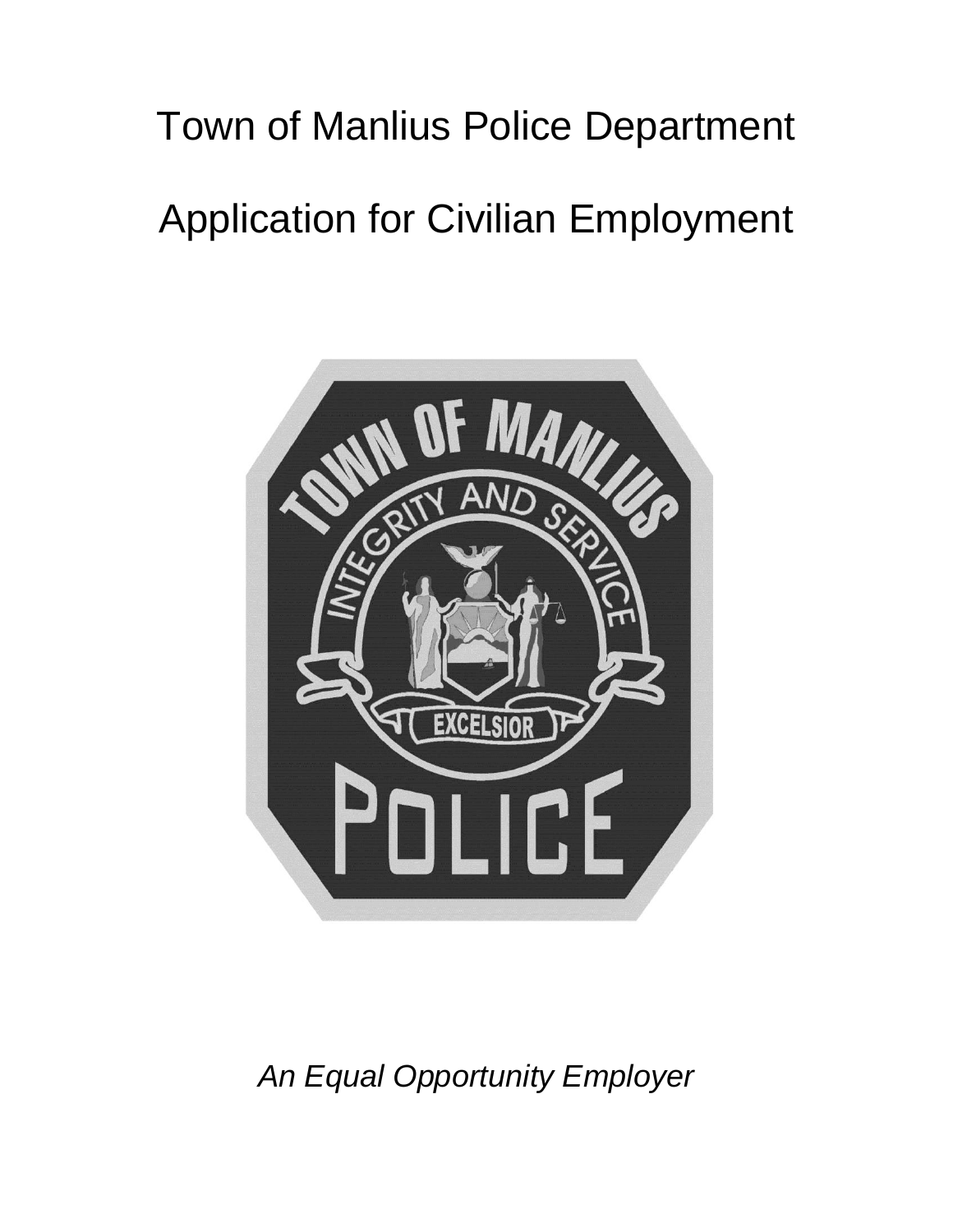## **Instructions to Applicant**

This office will be conducting an evaluation of your character and personal history in order to determine your suitability for appointment with the Town of Manlius Police Department. Be sure to read the forms and instructions carefully and to fill in the required information on this application. Answers must be complete and accurate. The information you supply will be subject to confirmation by a background investigation to determine your suitability for appointment. Your prompt and personal attention must be given to this matter. Any delay in completing the application, incomplete information or false statements may result in your appointment being withheld or in disqualification. When completed, this application will be reviewed, and your signature will be witnessed by a Town of Manlius Police Department employee. Bear in mind that:

- 1. The applicant must personally complete all portions of this form.
- 2. The answers to all questions must be printed in blue ink.
- 3. All questions must be answered as completely and truthfully.
- 4. If any question does not apply, signify so by entering "N/A" (Not Applicable).
- 5. As you complete each page of this questionnaire, put your initials in the lower right hand corner of each page.
- 6. Two supplemental forms are included in the application. These sheets are located at the end of the application. If necessary, additional supplemental sheet(s) will be provided.

In the presence of a Law Enforcement officer, you will sign below acknowledging you have read and fully understand these instructions.

Witness's Signature/Date/Time Candidate's Signature/Date/Time

New York State Civil Service Law, Section 50 states: " A candidate may be rejected who has intentionally made a false statement of a material fact, or practices, or attempts to practice, any deception or fraud in his application, in his examination, or in securing his eligibility for employment."

NEW YORK STATE HUMAN RIGHTS LAW PROHIBITS DISCRIMINATION BECAUSE OF RACE, CREED, COLOR, NATIONAL ORIGIN, RELIGION, SEX, AGE, DISABILITY, OR MARITAL STATUS.

# **THE TOWN OF MANLIUS POLICE DEPARTMENT IS AN EQUAL OPPORTUNITY EMPLOYER**

If you have any questions regarding any matters pertaining to this form, please contact:

The State Division of Human Rights 100 New Street Syracuse, New York 13202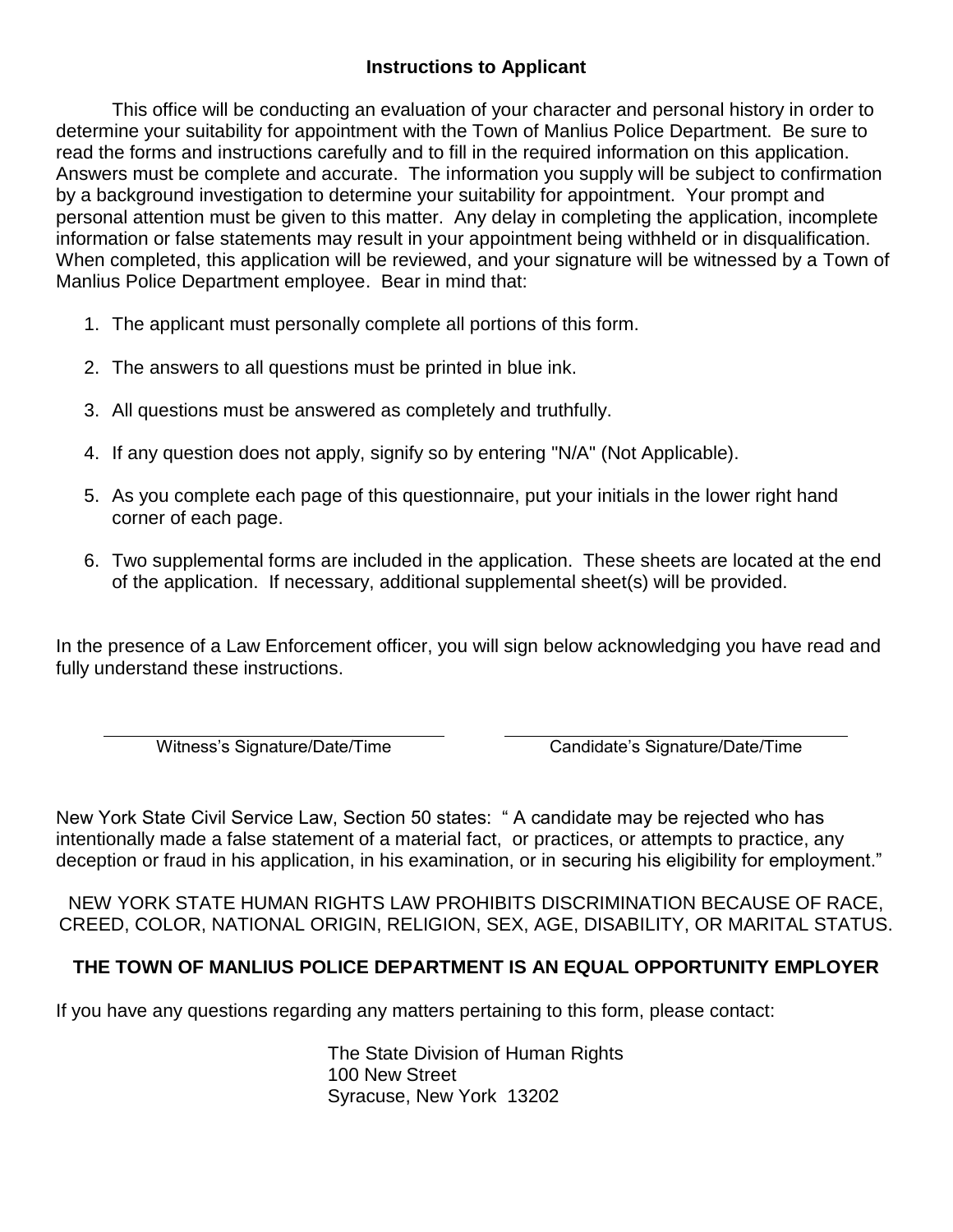# Town of Manlius Police Department Selection Process for Applicants

The selection process for civilian candidates normally requires two months to complete. Applicants for appointment should not terminate their present employment until after the steps in the selection process have been completed and they have received a notice of appointment from the Department. Applicants for appointment to positions within the Town of Manlius Police Department will be processed as follows:

- 1. Applicants must be eligible for appointment pursuant to the New York State Civil Service Law and the Onondaga County Department of Personnel's Rules for Classified Service.
- 2. Applicants must truthfully complete and submit the Town of Manlius Police Department's "Application for Employment". New York State Civil Service Law states, " A candidate may be rejected who has intentionally made a false statement of a material fact, or practices, or attempts to practice, any deception or fraud in his application, in his examination, or in securing his eligibility for employment."
- 3. Applicants will be subjected to an oral interview by a panel of police department personnel. Applicants will be asked to respond to a series of standardized questions and their responses will be scored in a uniform manner.
- 4. Applicants may be required to submit to a sample of blood or urine that will be screened by a laboratory for use of unlawful drugs.
- 5. Applicants will be the subject of a thorough background investigation for the purpose of confirming the applicant's credentials, criminal history, and suitability for appointment.
- 6. Applicants will be required to take a polygraph examination that may cover some or all of the following areas:
	-
	-
	- Driving Record Citizenship Drug Use
	- Employment History Education Alcohol Use
	-
- 
- 
- 
- 
- Military Service Criminal History • References
- Identity Marital History Financial History
- Residency Integrity Social History
	-
	-
	-
- 7. Applicants who have successfully completed the previously described steps may be offered appointment on the condition that they successfully pass medical and psychological examinations conducted by licensed professionals. Applicants who are not selected for appointment will be notified in writing. Applicants not selected on the basis of a single element of the selection process will be informed as to which area they were deficient and will receive instructions for reapplication.
- 8. Applicants who are appointed to civilian positions will have probationary status for twelve (12) months from the date of their appointment.

NEW YORK STATE HUMAN RIGHTS LAW PROHIBITS DISCRIMINATION BECAUSE OF RACE, CREED, COLOR, NATIONAL ORIGIN, RELIGION, SEX, AGE, DISABILITY, OR MARITAL STATUS.

# **The Town of Manlius Police Department is an Equal Employment Opportunity Employer**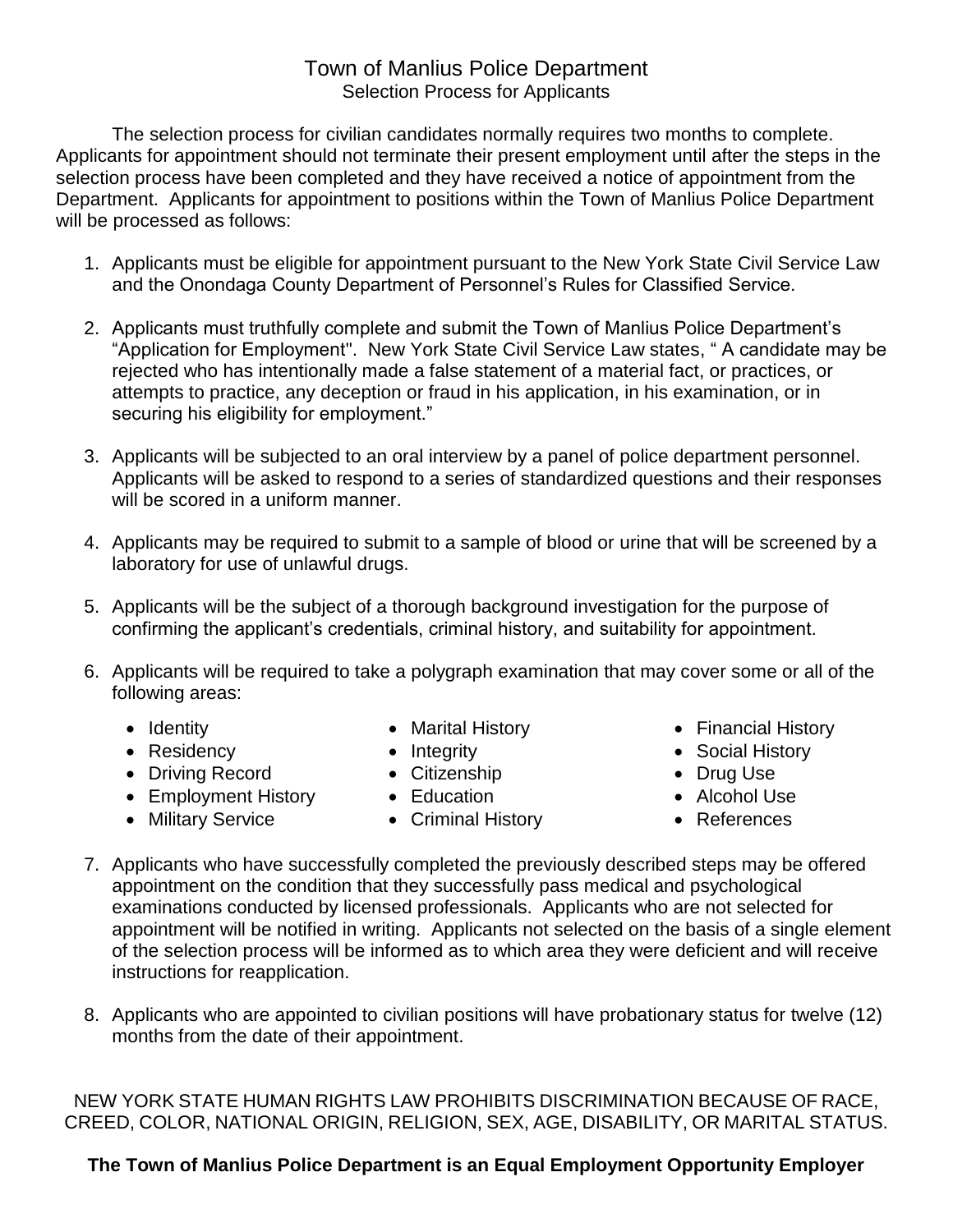# **1. Personal Information And History**

| . .<br>$\ldots$   |      |                      |       |  |                |                            |
|-------------------|------|----------------------|-------|--|----------------|----------------------------|
| <b>First Name</b> |      |                      |       |  |                |                            |
|                   |      |                      |       |  |                |                            |
|                   |      |                      |       |  |                |                            |
|                   | City |                      | State |  | Zip Code       |                            |
|                   |      |                      |       |  |                |                            |
|                   |      |                      |       |  |                |                            |
|                   | City |                      | State |  | Zip Code       |                            |
|                   |      |                      |       |  |                |                            |
|                   |      |                      |       |  |                |                            |
|                   |      | <b>Email Address</b> |       |  |                |                            |
|                   |      |                      |       |  |                |                            |
|                   |      |                      |       |  |                |                            |
| City of Birth     |      | County of Birth      |       |  |                |                            |
|                   |      |                      |       |  |                |                            |
|                   |      |                      |       |  | <b>YES</b>     | NO.                        |
|                   |      | Work Phone Number    |       |  | State of Birth | Middle Name<br>US Citizen? |

#### **2. Aliases** List all other names that you are or have been known by (Include aliases, nicknames, maiden or married names, etc.)

| Name | $T$ ype | Reason |
|------|---------|--------|
|      |         |        |
|      |         |        |
|      |         |        |
|      |         |        |
|      |         |        |

# **3. Emergency Notifications**

| Name | Address | Home Phone | Cell Phone | Relationship |
|------|---------|------------|------------|--------------|
|      |         |            |            |              |
|      |         |            |            |              |
|      |         |            |            |              |
|      |         |            |            |              |
|      |         |            |            |              |

#### **4. Family Information**

| Father's Full Name      | Alive?            | $\Box$ YES $\Box$ NO | Mother's Full Name      |                   | Alive?<br>$\Box$ YES $\Box$ NO |
|-------------------------|-------------------|----------------------|-------------------------|-------------------|--------------------------------|
| <b>Street Address</b>   |                   |                      | <b>Street Address</b>   |                   |                                |
| City / State / Zip Code |                   |                      | City / State / Zip Code |                   |                                |
| Home Phone Number       | Work Phone Number |                      | Home Phone Number       | Work Phone Number |                                |
| Occupation              | Employer          |                      | Occupation              | Employer          |                                |
| Step-Father's Full Name | Alive?            | $\Box$ YES $\Box$ NO | Step-Mother's Full Name |                   | Alive?<br>$\Box$ YES $\Box$ NO |
| <b>Street Address</b>   |                   |                      | <b>Street Address</b>   |                   |                                |
| City / State / Zip Code |                   |                      | City / State / Zip Code |                   |                                |
| Home Phone Number       | Work Phone Number |                      | Home Phone Number       | Work Phone Number |                                |
| Occupation              | Employer          |                      | Occupation              | Employer          |                                |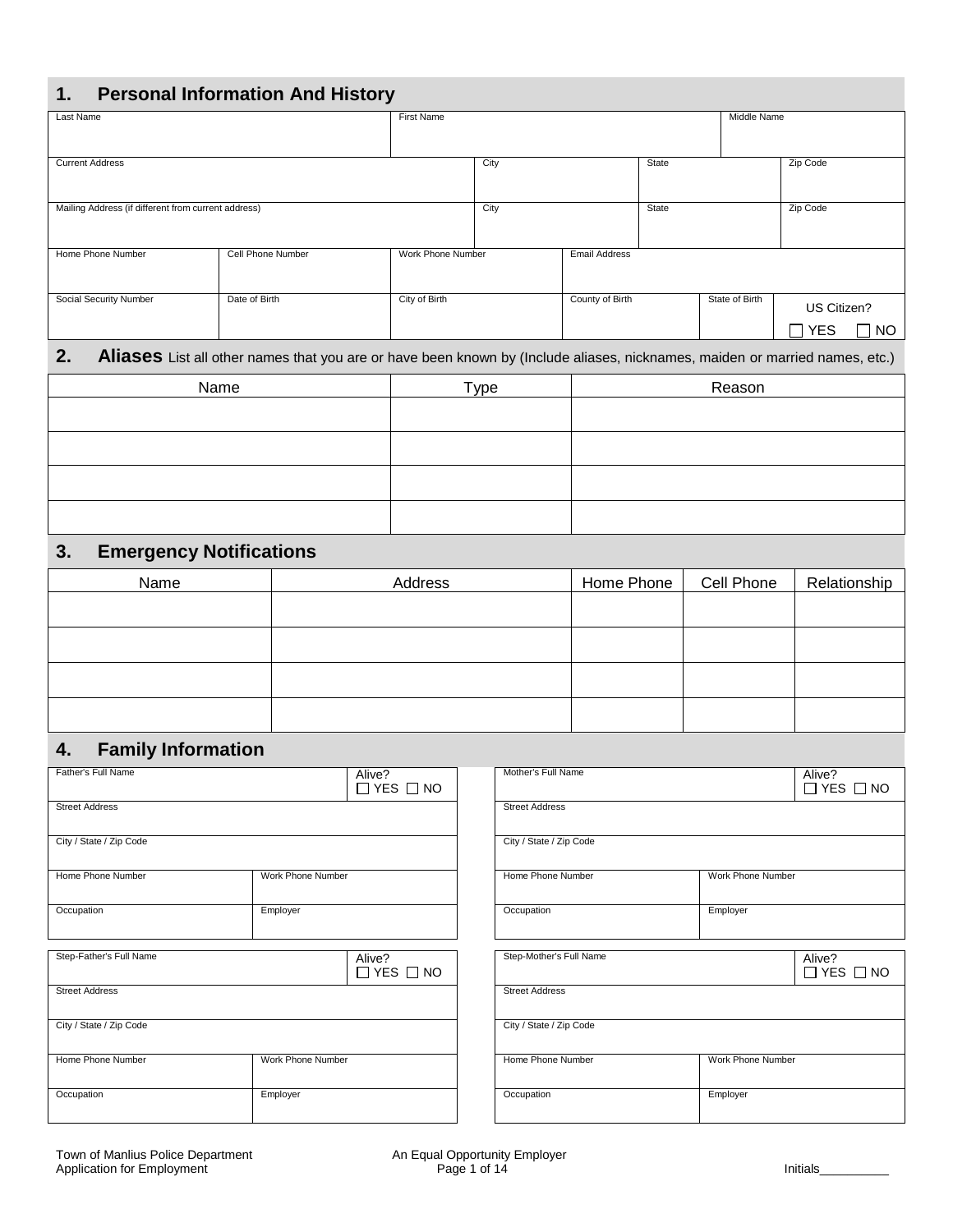|  |  |  | <b>Family Information Continued</b> |  |
|--|--|--|-------------------------------------|--|
|--|--|--|-------------------------------------|--|

| 4.                      | <b>Family Information Continued</b> |                                |                         |                   |                                |
|-------------------------|-------------------------------------|--------------------------------|-------------------------|-------------------|--------------------------------|
| Sibling Full Name       |                                     | Alive?<br>$\Box$ YES $\Box$ NO | Sibling Full Name       |                   | Alive?<br>$\Box$ YES $\Box$ NO |
| <b>Street Address</b>   |                                     | Relationship                   | <b>Street Address</b>   |                   | Relationship                   |
| City / State / Zip Code |                                     |                                | City / State / Zip Code |                   |                                |
| Home Phone Number       | Work Phone Number                   |                                | Home Phone Number       | Work Phone Number |                                |
| Occupation              | Employer                            |                                | Occupation              | Employer          |                                |
| Sibling Full Name       |                                     | Alive?<br>$\Box$ YES $\Box$ NO | Sibling Full Name       |                   | Alive?<br>$\Box$ YES $\Box$ NO |
| <b>Street Address</b>   |                                     | Relationship                   | <b>Street Address</b>   |                   | Relationship                   |
| City / State / Zip Code |                                     |                                | City / State / Zip Code |                   |                                |
| Home Phone Number       | Work Phone Number                   |                                | Home Phone Number       | Work Phone Number |                                |
| Occupation              | Employer                            |                                | Occupation              | Employer          |                                |
| Sibling Full Name       |                                     | Alive?<br>$\Box$ YES $\Box$ NO | Sibling Full Name       |                   | Alive?<br>$\Box$ YES $\Box$ NO |
| <b>Street Address</b>   |                                     | Relationship                   | <b>Street Address</b>   |                   | Relationship                   |
| City / State / Zip Code |                                     |                                | City / State / Zip Code |                   |                                |
| Home Phone Number       | Work Phone Number                   |                                | Home Phone Number       | Work Phone Number |                                |
| Occupation              | Employer                            |                                | Occupation              | Employer          |                                |
| Sibling Full Name       |                                     | Alive?<br>$\Box$ YES $\Box$ NO | Sibling Full Name       |                   | Alive?<br>$\Box$ YES $\Box$ NO |
| <b>Street Address</b>   |                                     | Relationship                   | <b>Street Address</b>   |                   | Relationship                   |
| City / State / Zip Code |                                     |                                | City / State / Zip Code |                   |                                |
| Home Phone Number       | Work Phone Number                   |                                | Home Phone Number       | Work Phone Number |                                |
| Occupation              | Employer                            |                                | Occupation              | Employer          |                                |

# **5. Persons Currently Living With You**

| Name | Relationship | Age |
|------|--------------|-----|
|      |              |     |
|      |              |     |
|      |              |     |
|      |              |     |
|      |              |     |
|      |              |     |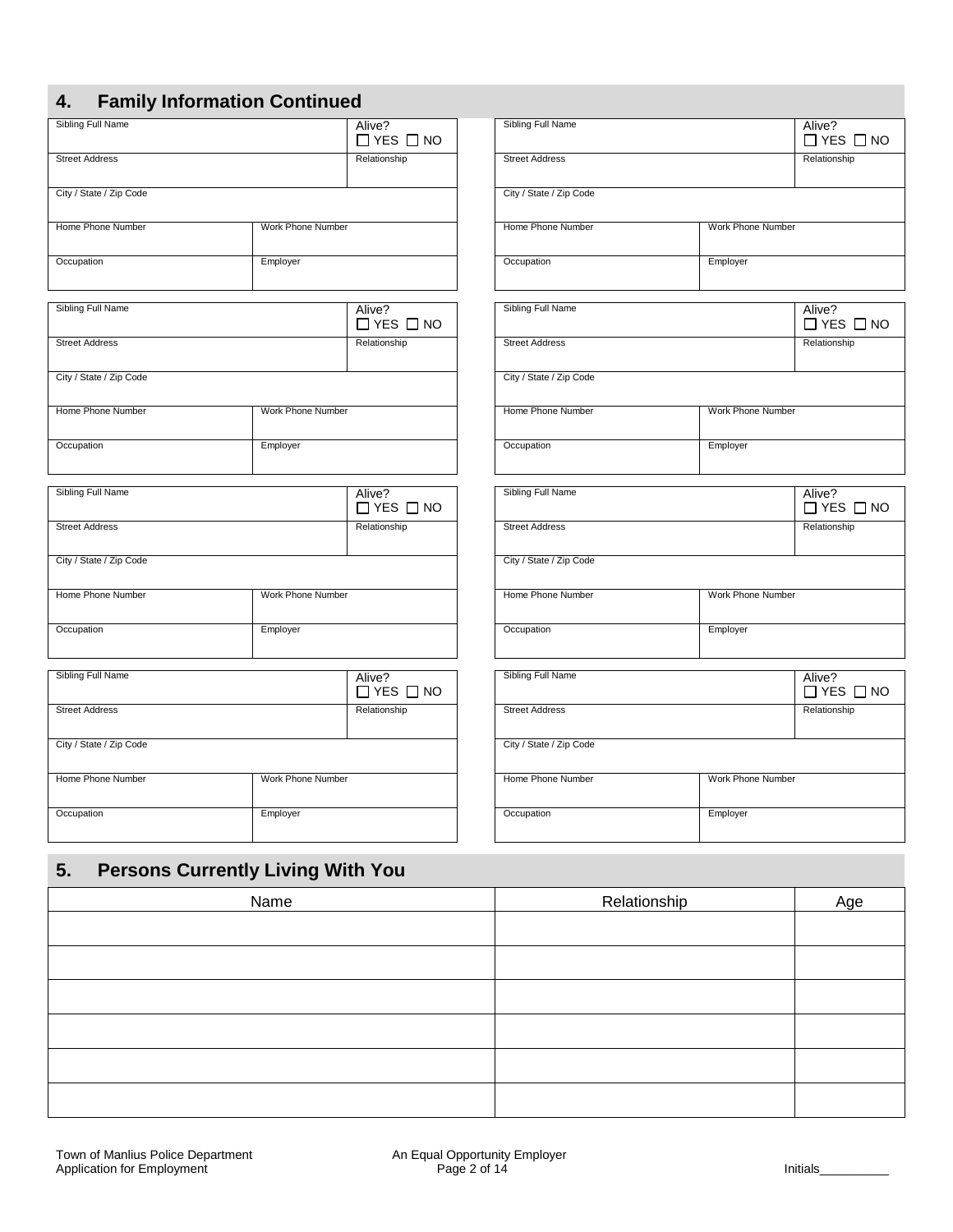| List All Prior Addresses (Please list in order of most current first)<br>6. |      |                                       |        |                       |  |
|-----------------------------------------------------------------------------|------|---------------------------------------|--------|-----------------------|--|
| Date                                                                        | Date |                                       | Rent / |                       |  |
| From                                                                        | To   | Address (Include city, state country) | Own    | Landlord Name / Phone |  |
|                                                                             |      |                                       |        |                       |  |
|                                                                             |      |                                       |        |                       |  |
|                                                                             |      |                                       |        |                       |  |
|                                                                             |      |                                       |        |                       |  |
|                                                                             |      |                                       |        |                       |  |
|                                                                             |      |                                       |        |                       |  |
|                                                                             |      |                                       |        |                       |  |
|                                                                             |      |                                       |        |                       |  |
|                                                                             |      |                                       |        |                       |  |
|                                                                             |      |                                       |        |                       |  |
|                                                                             |      |                                       |        |                       |  |
|                                                                             |      |                                       |        |                       |  |
|                                                                             |      |                                       |        |                       |  |
|                                                                             |      |                                       |        |                       |  |
|                                                                             |      |                                       |        |                       |  |
|                                                                             |      |                                       |        |                       |  |
|                                                                             |      |                                       |        |                       |  |
|                                                                             |      |                                       |        |                       |  |
|                                                                             |      |                                       |        |                       |  |
|                                                                             |      |                                       |        |                       |  |

# **7. Hobbies, Sports and Interests**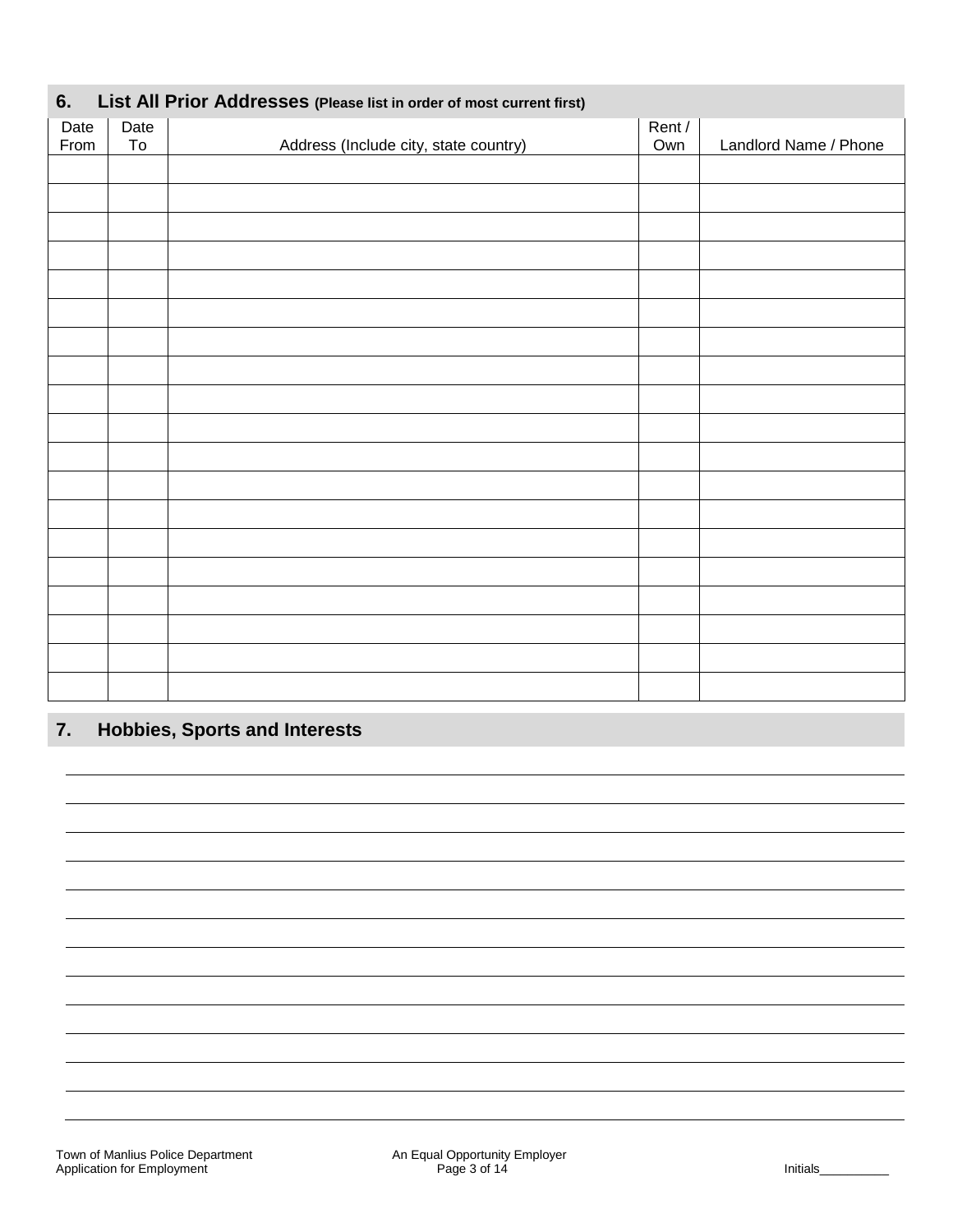# **8. Education, Training, Business, Specialty Courses, etc.(Please list in order of most current first)**

| Name of School or Institution                                                                        | Address          |                            | Date attended from | Date attended to |
|------------------------------------------------------------------------------------------------------|------------------|----------------------------|--------------------|------------------|
| Type of school (Grammar, High school, College, Technical, Etc.)                                      | Grades completed | Graduated?                 | Major (If any)     | Degree           |
|                                                                                                      |                  | $\Box$ YES $\Box$ NO       |                    |                  |
| Name of School or Institution                                                                        | Address          |                            | Date attended from | Date attended to |
|                                                                                                      |                  |                            |                    |                  |
| Type of school (Grammar, High school, College, Technical, Etc.)                                      | Grades completed | Graduated?                 | Major (If any)     | Degree           |
|                                                                                                      |                  | $\square$ Yes $\square$ No |                    |                  |
| Name of School or Institution                                                                        | Address          |                            | Date attended from | Date attended to |
|                                                                                                      |                  |                            |                    |                  |
| Type of school (Grammar, High school, College, Technical, Etc.)                                      | Grades completed | Graduated?                 | Major (If any)     | Degree           |
|                                                                                                      |                  | $\square$ Yes $\square$ No |                    |                  |
| Name of School or Institution                                                                        | Address          |                            | Date attended from | Date attended to |
|                                                                                                      |                  |                            |                    |                  |
| Type of school (Grammar, High school, College, Technical, Etc.)                                      | Grades completed | Graduated?                 | Major (If any)     | Degree           |
|                                                                                                      |                  | $\Box$ YES $\Box$ NO       |                    |                  |
|                                                                                                      |                  |                            |                    |                  |
| Name of School or Institution                                                                        | Address          |                            | Date attended from | Date attended to |
| Type of school (Grammar, High school, College, Technical, Etc.)                                      | Grades completed | Graduated?                 | Major (If any)     | Degree           |
|                                                                                                      |                  | $\Box$ YES $\Box$ NO       |                    |                  |
| Name of School or Institution                                                                        | Address          |                            | Date attended from | Date attended to |
|                                                                                                      |                  |                            |                    |                  |
| Type of school (Grammar, High school, College, Technical, Etc.)                                      | Grades completed | Graduated?                 | Major (If any)     | Degree           |
|                                                                                                      |                  | $\Box$ YES $\Box$ NO       |                    |                  |
| Name of School or Institution                                                                        | Address          |                            | Date attended from | Date attended to |
|                                                                                                      |                  |                            |                    |                  |
| Type of school (Grammar, High school, College, Technical, Etc.)                                      | Grades completed | Graduated?                 | Major (If any)     | Degree           |
|                                                                                                      |                  | $\Box$ YES $\Box$ NO       |                    |                  |
|                                                                                                      |                  |                            |                    |                  |
| Name of School or Institution                                                                        | Address          |                            | Date attended from | Date attended to |
| Type of school (Grammar, High school, College, Technical, Etc.)                                      | Grades completed | Graduated?                 | Major (If any)     | Degree           |
|                                                                                                      |                  | $\square$ yes $\square$ no |                    |                  |
| Name of School or Institution                                                                        | Address          |                            | Date attended from | Date attended to |
|                                                                                                      |                  |                            |                    |                  |
| Type of school (Grammar, High school, College, Technical, Etc.)                                      | Grades completed | Graduated?                 | Major (If any)     | Degree           |
|                                                                                                      |                  | $\Box$ YES $\Box$ NO       |                    |                  |
| Were you ever suspended or expelled from any school? $\Box$ YES $\Box$ NO (If yes, please explain: ) |                  |                            |                    |                  |
|                                                                                                      |                  |                            |                    |                  |

# **9. Special Skills Knowledge and Abilities**  Skill Description (e.g., Computer skills and software, languages spoken, etc.) Skill Level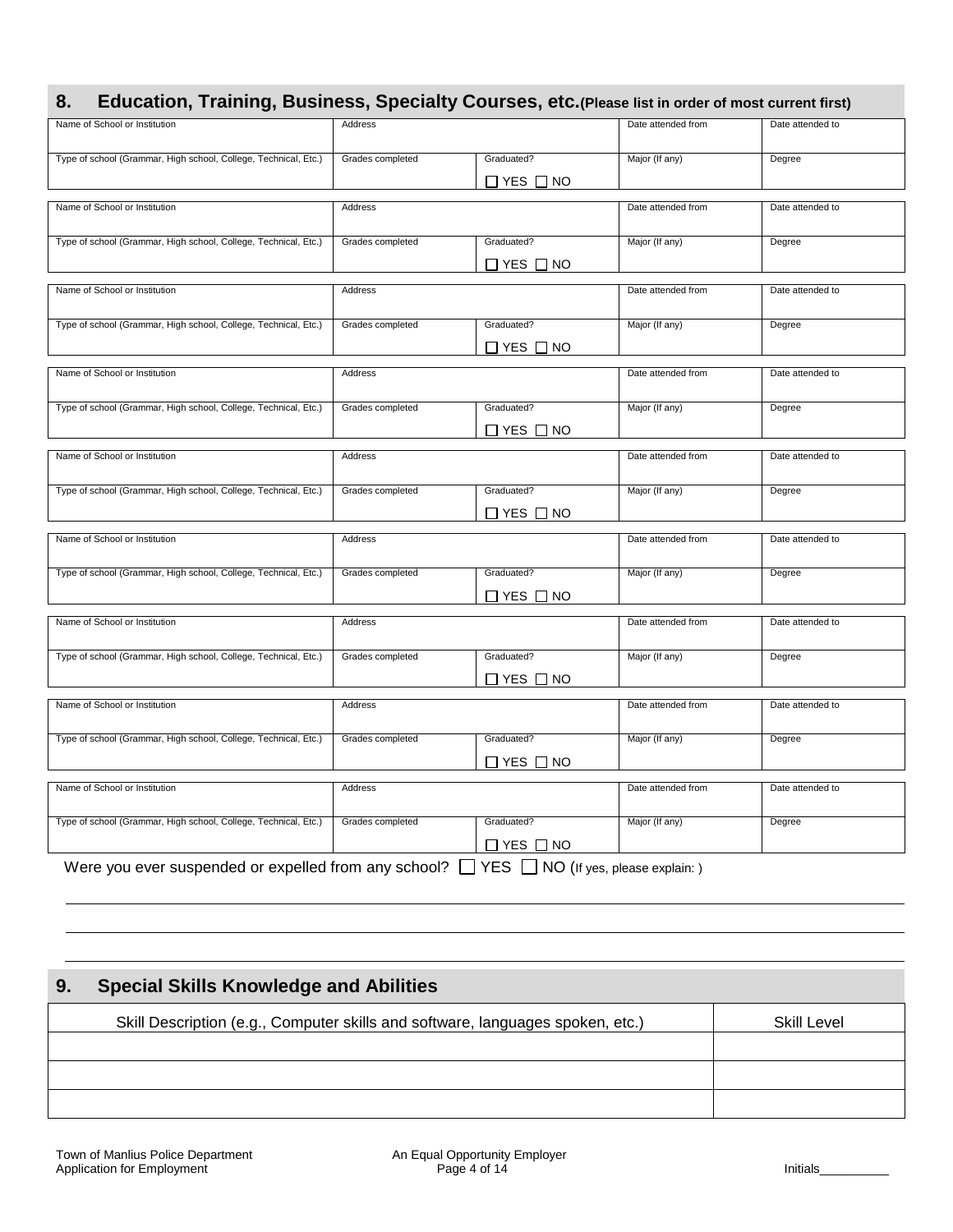#### **10. Military Service (Including ROTC, Reserves, Coast Guard)**

Have you ever served in the US Military?  $\Box$  YES  $\Box$  NO Military ID Number (If Applicable):

| Have you ever served in the military of another nation?<br><b>YES</b><br>-NO |                   |                     |                                         |                            |  |
|------------------------------------------------------------------------------|-------------------|---------------------|-----------------------------------------|----------------------------|--|
| <b>Current Military Status</b>                                               | Highest Rank Held | Rank When Separated | <b>Current Selective Service Status</b> | Type of Military Discharge |  |
|                                                                              |                   |                     |                                         |                            |  |
|                                                                              |                   |                     |                                         |                            |  |
|                                                                              |                   |                     |                                         |                            |  |
|                                                                              | __________        |                     |                                         |                            |  |

If discharge was not "honorable" please explain:

#### **11. List All Duty Stations**

| Date From | Date To | <b>Branch</b> | Station | Specialty | <b>Highest Rank</b> | <b>Status</b> |
|-----------|---------|---------------|---------|-----------|---------------------|---------------|
|           |         |               |         |           |                     |               |
|           |         |               |         |           |                     |               |
|           |         |               |         |           |                     |               |
|           |         |               |         |           |                     |               |
|           |         |               |         |           |                     |               |
|           |         |               |         |           |                     |               |
|           |         |               |         |           |                     |               |
|           |         |               |         |           |                     |               |
|           |         |               |         |           |                     |               |
|           |         |               |         |           |                     |               |
|           |         |               |         |           |                     |               |
|           |         |               |         |           |                     |               |

#### **12. List Any Commendations And Or Decorations Received**

| Date | Commendation | Reason |
|------|--------------|--------|
|      |              |        |
|      |              |        |
|      |              |        |
|      |              |        |
|      |              |        |
|      |              |        |

#### **13. List All Discipline Received (Include Demotions, Courts Martial, Etc.)**

| Date | <b>Discipline</b> | Reason |
|------|-------------------|--------|
|      |                   |        |
|      |                   |        |
|      |                   |        |
|      |                   |        |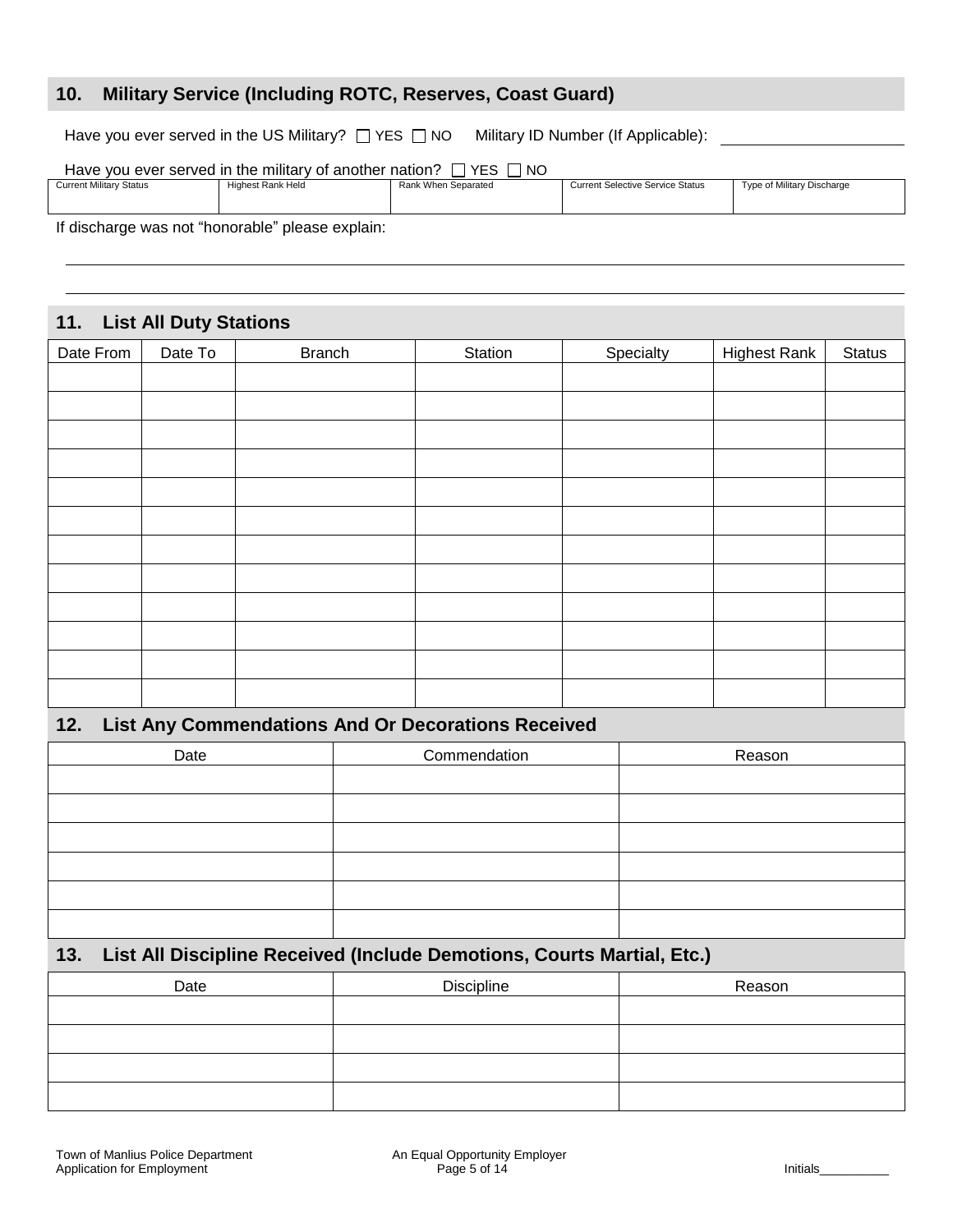|  |  | 14. Employment History (Please list in order of most current first) |  |
|--|--|---------------------------------------------------------------------|--|
|--|--|---------------------------------------------------------------------|--|

| Date From | Employer               |                     | Position |            | Reason For Leaving  |                                                                             |
|-----------|------------------------|---------------------|----------|------------|---------------------|-----------------------------------------------------------------------------|
|           |                        |                     |          |            |                     |                                                                             |
| Date To   | <b>Mailing Address</b> | <b>Phone Number</b> |          | Supervisor | <b>Final Salary</b> | Were You Discharged?<br>$\Box$ YES<br>$\Box$ NO                             |
| Date From | Employer               |                     | Position |            | Reason For Leaving  |                                                                             |
| Date To   | <b>Mailing Address</b> | Phone Number        |          | Supervisor | <b>Final Salary</b> | Were You Discharged?<br>$\Box$ YES<br>$\Box$ NO                             |
| Date From | Employer               |                     | Position |            | Reason For Leaving  |                                                                             |
| Date To   | <b>Mailing Address</b> | Phone Number        |          | Supervisor | <b>Final Salary</b> | Were You Discharged?<br>$\Box$ YES<br>$\Box$ NO                             |
| Date From | Employer               |                     | Position |            | Reason For Leaving  |                                                                             |
| Date To   | <b>Mailing Address</b> | Phone Number        |          | Supervisor | <b>Final Salary</b> | Were You Discharged?<br>$\Box$ YES<br>$\Box$ NO                             |
| Date From | Employer               |                     | Position |            | Reason For Leaving  |                                                                             |
| Date To   | <b>Mailing Address</b> | Phone Number        |          | Supervisor | <b>Final Salary</b> | Were You Discharged?<br>$\Box$ YES<br>] NO                                  |
| Date From | Employer               |                     | Position |            | Reason For Leaving  |                                                                             |
| Date To   | <b>Mailing Address</b> | <b>Phone Number</b> |          | Supervisor | <b>Final Salary</b> | Were You Discharged?<br>$\Box$ YES<br>$\Box$ NO                             |
| Date From | Employer               |                     | Position |            | Reason For Leaving  |                                                                             |
| Date To   | <b>Mailing Address</b> | Phone Number        |          | Supervisor | <b>Final Salary</b> | Were You Discharged?<br><b>YES</b><br>$\overline{\phantom{a}}$<br>$\Box$ NO |
| Date From | Employer               |                     | Position |            | Reason For Leaving  |                                                                             |
| Date To   | <b>Mailing Address</b> | Phone Number        |          | Supervisor | <b>Final Salary</b> | Were You Discharged?<br>$\Box$ YES<br>$\Box$ NO                             |
| Date From | Employer               |                     | Position |            | Reason For Leaving  |                                                                             |
| Date To   | <b>Mailing Address</b> | Phone Number        |          | Supervisor | <b>Final Salary</b> | Were You Discharged?<br>$\Box$ YES<br>$\Box$ NO                             |
| Date From | Employer               |                     | Position |            | Reason For Leaving  |                                                                             |
| Date To   | <b>Mailing Address</b> | Phone Number        |          | Supervisor | <b>Final Salary</b> | Were You Discharged?<br>$\Box$ YES<br>$\Box$ NO                             |
| Date From | Employer               |                     | Position |            | Reason For Leaving  |                                                                             |
| Date To   | <b>Mailing Address</b> | Phone Number        |          | Supervisor | <b>Final Salary</b> | Were You Discharged?<br><b>YES</b><br>$\Box$ NO<br>$\blacksquare$           |
| Date From | Employer               |                     | Position |            | Reason For Leaving  |                                                                             |
| Date To   | <b>Mailing Address</b> | Phone Number        |          | Supervisor | <b>Final Salary</b> | Were You Discharged?<br><b>YES</b><br><b>NO</b><br>$\perp$                  |
| Date From | Employer               |                     | Position |            | Reason For Leaving  |                                                                             |
| Date To   | <b>Mailing Address</b> | Phone Number        |          | Supervisor | <b>Final Salary</b> | Were You Discharged?<br><b>YES</b><br><b>NO</b><br>$\blacksquare$           |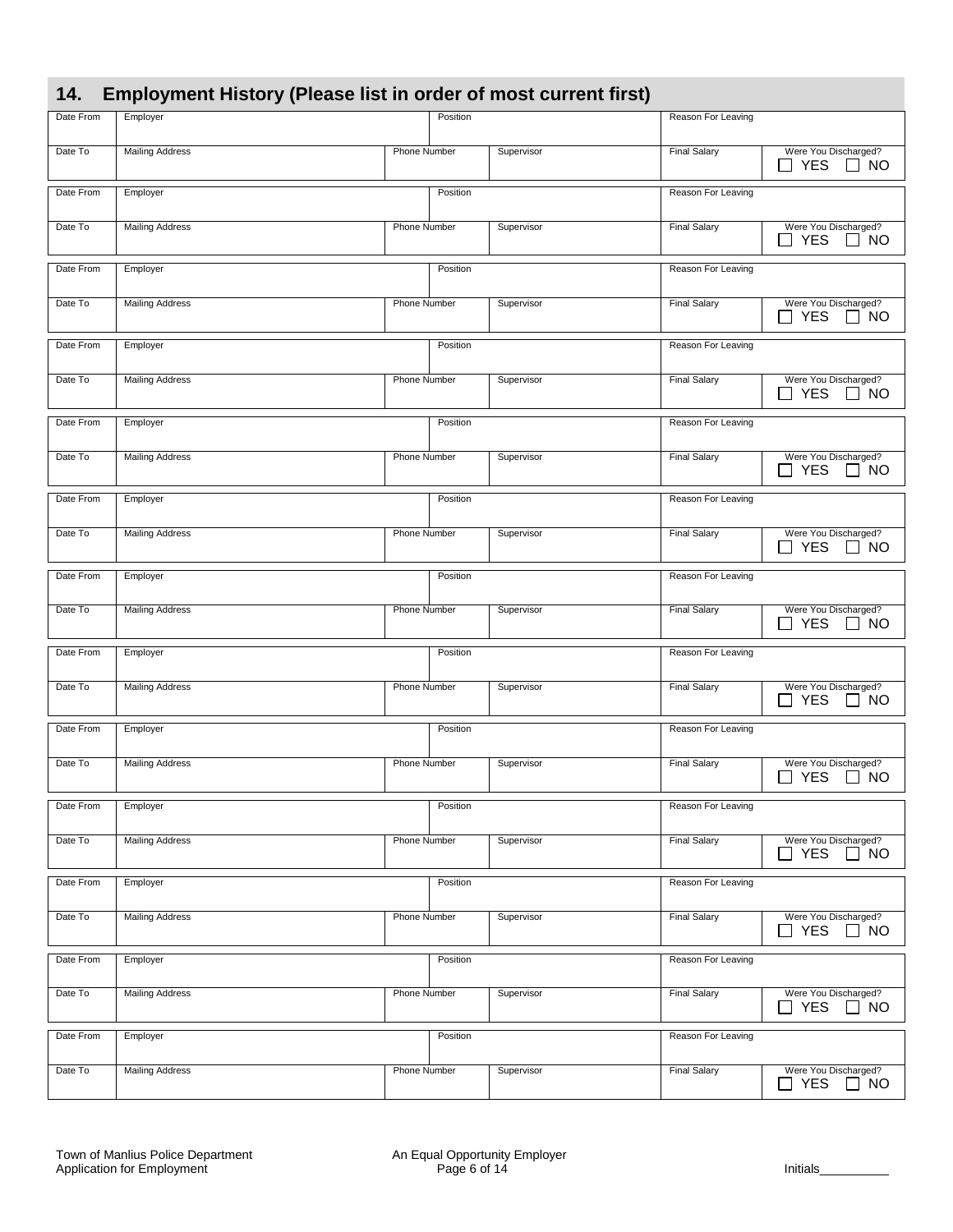# **14. Employment History Continued**

Explain any disciplinary action(s) or termination(s) connected with any of the above employment.

| □ YES □ NO (If yes, please explain: )           | Are you now, or have you ever been an owner or officer of any business engaged in the sale of alcoholic beverages?                          |
|-------------------------------------------------|---------------------------------------------------------------------------------------------------------------------------------------------|
| Have you ever been bonded? $\Box$ YES $\Box$ NO |                                                                                                                                             |
| Bonded By:                                      | Reason for bonding:<br><u> 1970 - Andrea State Barbara, política e a contra de la contra de la contra de la contra de la contra de la c</u> |
|                                                 |                                                                                                                                             |
|                                                 |                                                                                                                                             |
|                                                 |                                                                                                                                             |
|                                                 |                                                                                                                                             |
|                                                 |                                                                                                                                             |
|                                                 |                                                                                                                                             |
|                                                 |                                                                                                                                             |
|                                                 |                                                                                                                                             |
|                                                 |                                                                                                                                             |
|                                                 |                                                                                                                                             |
|                                                 |                                                                                                                                             |
|                                                 |                                                                                                                                             |
|                                                 |                                                                                                                                             |
|                                                 |                                                                                                                                             |
|                                                 |                                                                                                                                             |
|                                                 |                                                                                                                                             |
|                                                 |                                                                                                                                             |
|                                                 |                                                                                                                                             |
|                                                 |                                                                                                                                             |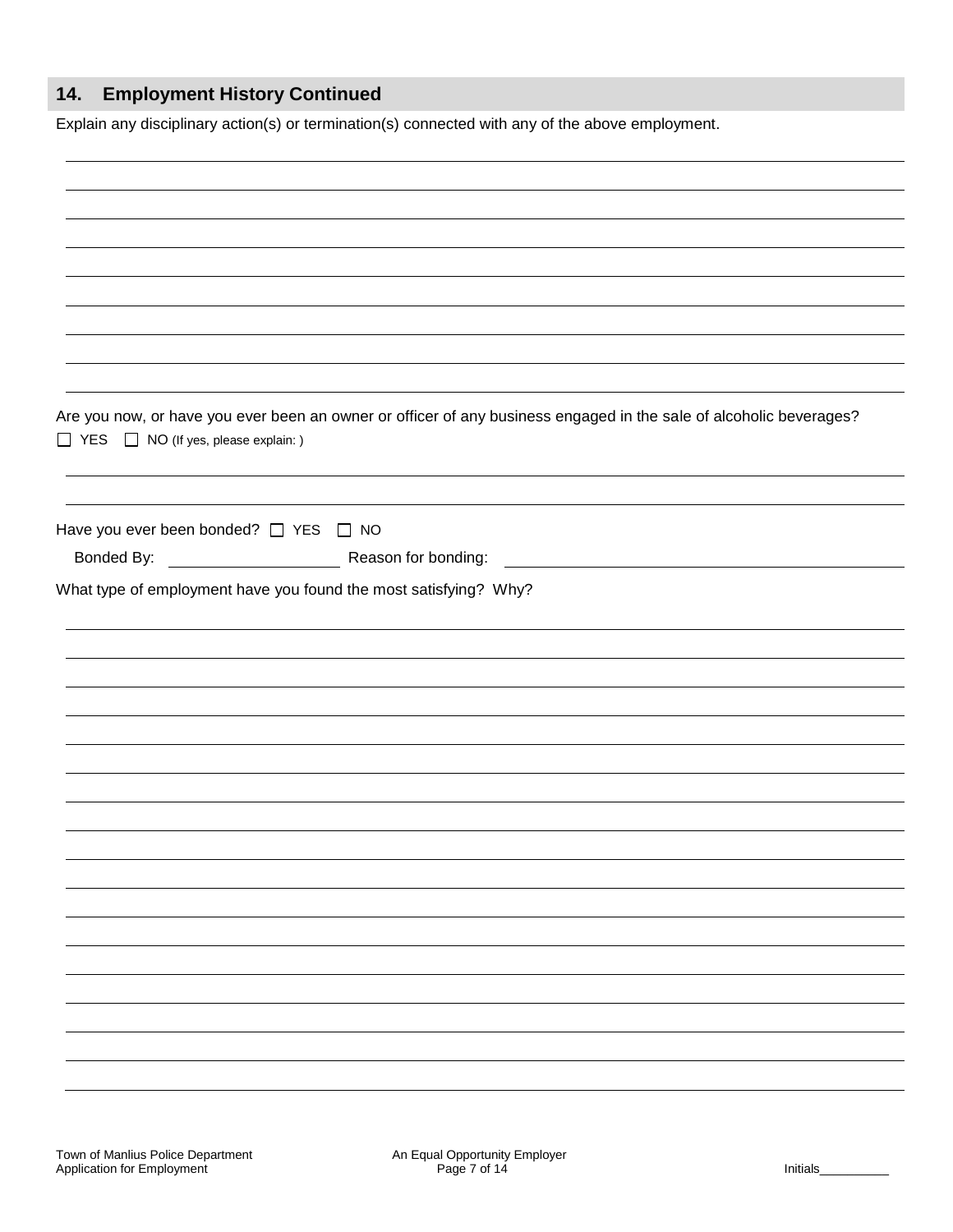# **15. Civil Service Exams Taken**

| Exam Title | Location | <b>Test Date</b> |
|------------|----------|------------------|
|            |          |                  |
|            |          |                  |
|            |          |                  |
|            |          |                  |
|            |          |                  |
|            |          |                  |
|            |          |                  |
|            |          |                  |
|            |          |                  |
|            |          |                  |

# **16. Other Police Agencies Applied To**

| Agency Name | Position Applied For | Date of Application | Are You Currently<br><b>Under Consideration?</b> |
|-------------|----------------------|---------------------|--------------------------------------------------|
|             |                      |                     | $\Box$ YES $\Box$ NO                             |
|             |                      |                     | $\Box$ YES $\Box$ NO                             |
|             |                      |                     | $\Box$ YES<br>$\Box$ NO                          |
|             |                      |                     | $\Box$ YES<br>$\Box$ NO                          |
|             |                      |                     | $\Box$ YES<br>$\Box$ NO                          |
|             |                      |                     | $\Box$ YES<br>$\square$ NO                       |
|             |                      |                     | $\Box$ YES $\Box$ NO                             |
|             |                      |                     | $\Box$ YES $\Box$ NO                             |
|             |                      |                     | $\Box$ YES<br>$\square$ NO                       |
|             |                      |                     | $\Box$ YES<br>$\Box$ NO                          |
|             |                      |                     | <b>YES</b><br>$\Box$<br>$\Box$ NO                |
|             |                      |                     | $\Box$ YES<br>$\Box$ NO                          |
|             |                      |                     | $\square$ YES<br>$\Box$ NO                       |

# **17. Personal References**

List all friends and relatives who are or were police officers.

| Name | Address | Phone Number   Relationship To You |
|------|---------|------------------------------------|
|      |         |                                    |
|      |         |                                    |
|      |         |                                    |
|      |         |                                    |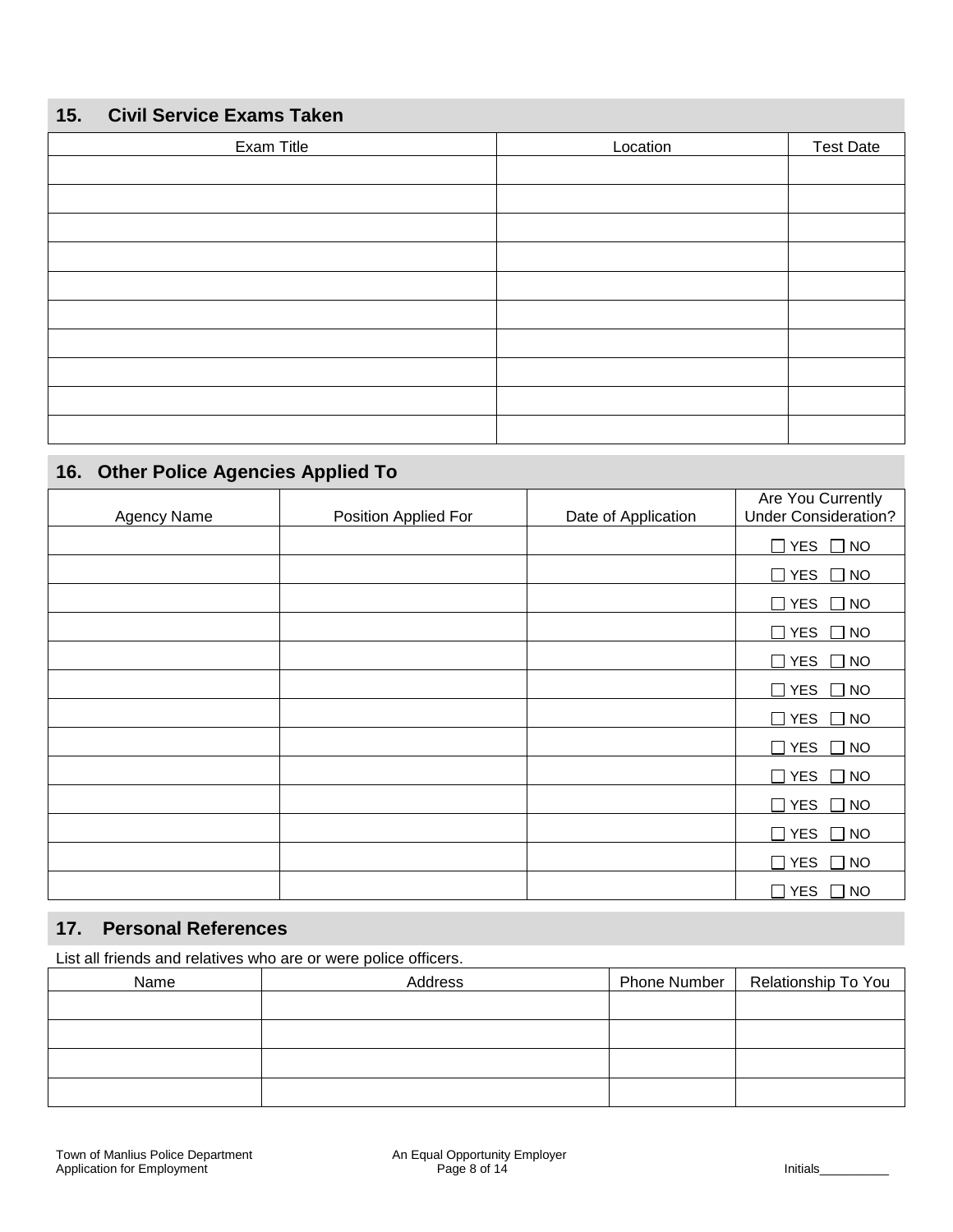## **17. Personal References Continued**

List three (3) personal references. Name  $\begin{array}{|c|c|c|c|c|c|}\n\hline\n\end{array}$  Address  $\begin{array}{|c|c|c|c|c|c|}\n\hline\n\end{array}$  Phone Relationship To You

List five (5) persons, not listed above, with whom you have associated with in the past five (5) years.

| Name | Address | Phone | Relationship To You |
|------|---------|-------|---------------------|
|      |         |       |                     |
|      |         |       |                     |
|      |         |       |                     |
|      |         |       |                     |
|      |         |       |                     |

List additional persons, not listed already, that you have associated with in the past ten (10)years.

| Name | Address | Phone | Relationship To You |
|------|---------|-------|---------------------|
|      |         |       |                     |
|      |         |       |                     |
|      |         |       |                     |
|      |         |       |                     |
|      |         |       |                     |
|      |         |       |                     |

#### **18. Financial History**

| 18.<br><b>Financial History</b>                                        |                                               |
|------------------------------------------------------------------------|-----------------------------------------------|
| Have you ever been summoned to a civil court for non-payment of debts? | $\Box$ YES $\Box$ NO (If yes, please explain) |
|                                                                        |                                               |
| Are there any monetary judgments against you outstanding and unpaid?   | $\Box$ YES $\Box$ NO (If yes, please explain) |
|                                                                        |                                               |
| Has a lien or attachment ever been served upon you?                    | $\Box$ YES $\Box$ NO (If yes, please explain) |
|                                                                        |                                               |
| Have your wages ever been garnished?                                   | $\Box$ YES $\Box$ NO (If yes, please explain) |
|                                                                        |                                               |
| Have you ever filed for bankruptcy?                                    | $\Box$ YES $\Box$ NO (If yes, please explain) |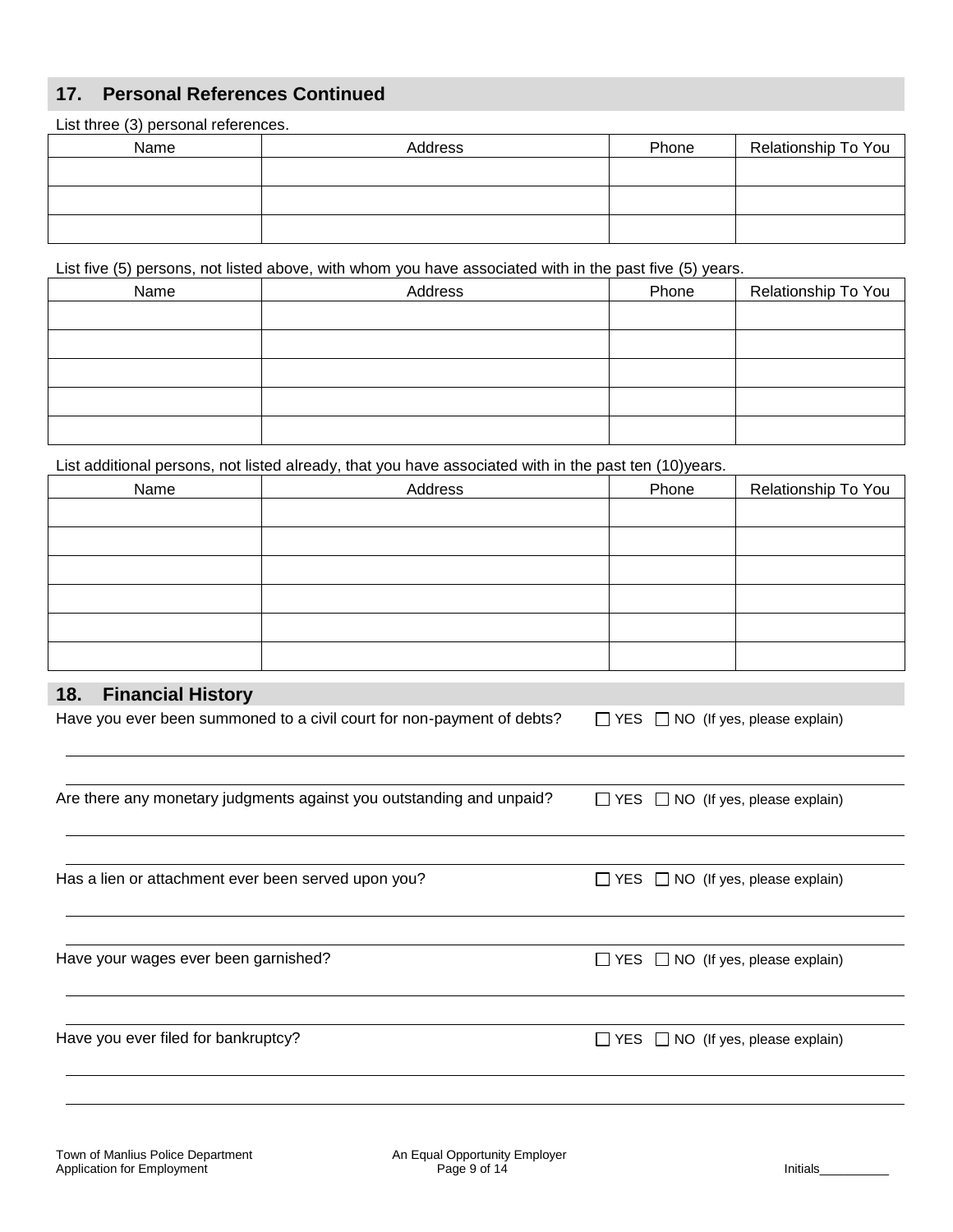#### **19. Firearms**

| Other than for arrest, have you ever been fingerprinted? $\Box$ YES $\Box$ NO (If yes, please explain) |  |                                               |  |  |
|--------------------------------------------------------------------------------------------------------|--|-----------------------------------------------|--|--|
| Do you possess a pistol permit? $\Box$ YES $\Box$ NO                                                   |  | $Type: \Box$ Carry $\Box$ Other Permit Number |  |  |
| Have you ever been denied a pistol permit? $\Box$ YES $\Box$ NO (If yes, please explain)               |  |                                               |  |  |

| List all firearms that you own or possess. |       |         |               |  |
|--------------------------------------------|-------|---------|---------------|--|
| Make                                       | Model | Caliber | Serial Number |  |
|                                            |       |         |               |  |
|                                            |       |         |               |  |
|                                            |       |         |               |  |
|                                            |       |         |               |  |

# **20. Criminal History**

| Have you ever been arrested? | $\Box$ YES $\Box$ NO (If yes, please explain) |  |  |  |
|------------------------------|-----------------------------------------------|--|--|--|
|                              |                                               |  |  |  |

#### List all convictions for crimes and offenses, other than traffic, include any Federal and out-of-state.

| Police Agency | Location | Crime/Offense | Disposition | Date |
|---------------|----------|---------------|-------------|------|
|               |          |               |             |      |
|               |          |               |             |      |
|               |          |               |             |      |
|               |          |               |             |      |
|               |          |               |             |      |

| Have you ever possessed or used illegal drugs? □ YES □ NO (If yes, please explain) |  |  |  |  |
|------------------------------------------------------------------------------------|--|--|--|--|
|------------------------------------------------------------------------------------|--|--|--|--|

| Date | Location | Circumstances |
|------|----------|---------------|
|      |          |               |
|      |          |               |
|      |          |               |
|      |          |               |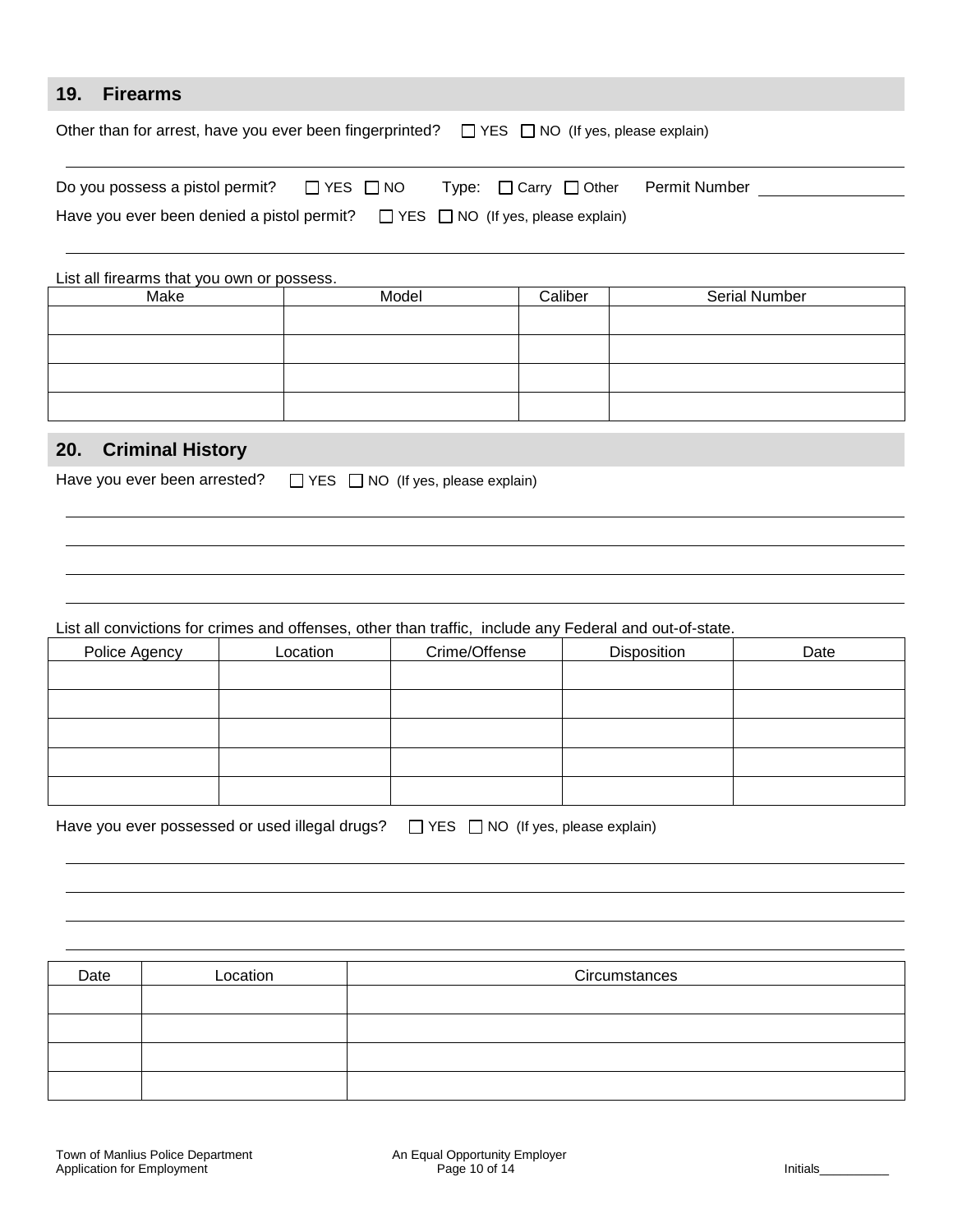#### **21. Driving Record**

| _____<br>- -          |       |       |              |
|-----------------------|-------|-------|--------------|
| Driver License Number | Class | State | Restrictions |
|                       |       |       |              |
|                       |       |       |              |
|                       |       |       |              |

Please list all traffic related violations and arrests.

| Date | Violation | Disposition | Police Agency | Location of Violation |
|------|-----------|-------------|---------------|-----------------------|
|      |           |             |               |                       |
|      |           |             |               |                       |
|      |           |             |               |                       |
|      |           |             |               |                       |
|      |           |             |               |                       |
|      |           |             |               |                       |
|      |           |             |               |                       |
|      |           |             |               |                       |

Has your driver's license ever been suspended or revoked?  $\Box$  YES  $\Box$  NO (If yes, please explain)

Have you ever been refused a drivers license by any state?  $\Box$  YES  $\Box$  NO (If yes, please explain)

List all motor vehicles that you own or operate.

| Year | Make | Model | Color | <b>Registration Number</b> |
|------|------|-------|-------|----------------------------|
|      |      |       |       |                            |
|      |      |       |       |                            |
|      |      |       |       |                            |
|      |      |       |       |                            |
|      |      |       |       |                            |

List all motor vehicle accidents that you have been involved in.

| Date | <b>Investigating Agency</b> | Were you the driver? | Were there injuries? | Were you at fault?   |
|------|-----------------------------|----------------------|----------------------|----------------------|
|      |                             | $\Box$ YES $\Box$ NO | $\Box$ YES $\Box$ NO | $\Box$ YES $\Box$ NO |
|      |                             | $\Box$ YES $\Box$ NO | $\Box$ YES $\Box$ NO | $\Box$ YES $\Box$ NO |
|      |                             | $\Box$ YES $\Box$ NO | $\Box$ YES $\Box$ NO | $\Box$ YES $\Box$ NO |
|      |                             | $\Box$ YES $\Box$ NO | $\Box$ YES $\Box$ NO | $\Box$ YES $\Box$ NO |
|      |                             | $\Box$ YES $\Box$ NO | $\Box$ YES $\Box$ NO | $\Box$ YES $\Box$ NO |
|      |                             | $\Box$ YES $\Box$ NO | $\Box$ YES $\Box$ NO | $\Box$ YES $\Box$ NO |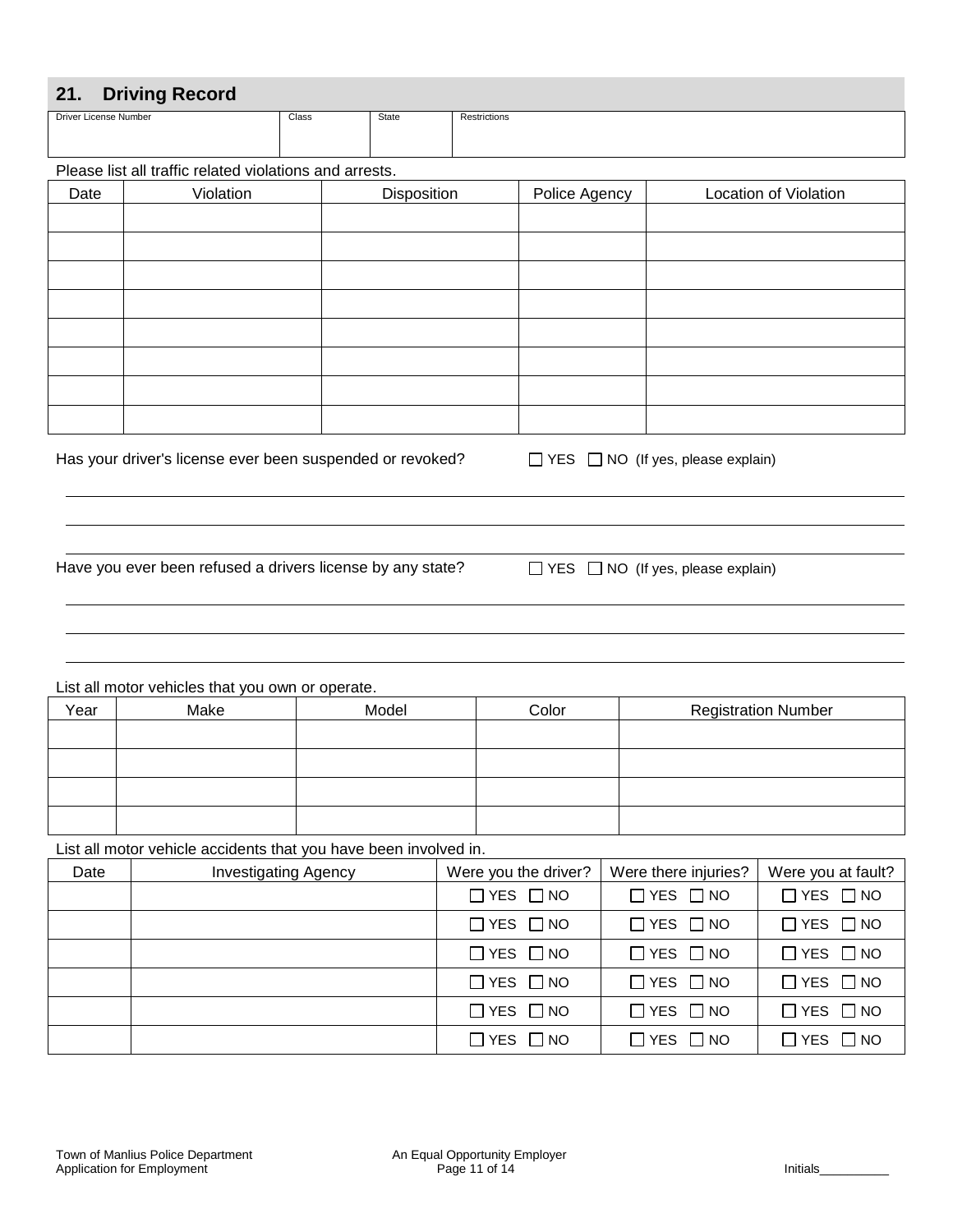| 22.<br>Application Supplemental Form For All Responses Requiring Additional Space. |         |                       |  |  |  |  |
|------------------------------------------------------------------------------------|---------|-----------------------|--|--|--|--|
| Page #                                                                             | Heading | Supplemental Response |  |  |  |  |
|                                                                                    |         |                       |  |  |  |  |
|                                                                                    |         |                       |  |  |  |  |
|                                                                                    |         |                       |  |  |  |  |
|                                                                                    |         |                       |  |  |  |  |
|                                                                                    |         |                       |  |  |  |  |
|                                                                                    |         |                       |  |  |  |  |
|                                                                                    |         |                       |  |  |  |  |
|                                                                                    |         |                       |  |  |  |  |
|                                                                                    |         |                       |  |  |  |  |
|                                                                                    |         |                       |  |  |  |  |
|                                                                                    |         |                       |  |  |  |  |
|                                                                                    |         |                       |  |  |  |  |
|                                                                                    |         |                       |  |  |  |  |
|                                                                                    |         |                       |  |  |  |  |
|                                                                                    |         |                       |  |  |  |  |
|                                                                                    |         |                       |  |  |  |  |
|                                                                                    |         |                       |  |  |  |  |
|                                                                                    |         |                       |  |  |  |  |
|                                                                                    |         |                       |  |  |  |  |
|                                                                                    |         |                       |  |  |  |  |
|                                                                                    |         |                       |  |  |  |  |
|                                                                                    |         |                       |  |  |  |  |
|                                                                                    |         |                       |  |  |  |  |
|                                                                                    |         |                       |  |  |  |  |
|                                                                                    |         |                       |  |  |  |  |
|                                                                                    |         |                       |  |  |  |  |
|                                                                                    |         |                       |  |  |  |  |
|                                                                                    |         |                       |  |  |  |  |
|                                                                                    |         |                       |  |  |  |  |
|                                                                                    |         |                       |  |  |  |  |
|                                                                                    |         |                       |  |  |  |  |
|                                                                                    |         |                       |  |  |  |  |
|                                                                                    |         |                       |  |  |  |  |
|                                                                                    |         |                       |  |  |  |  |
|                                                                                    |         |                       |  |  |  |  |
|                                                                                    |         |                       |  |  |  |  |
|                                                                                    |         |                       |  |  |  |  |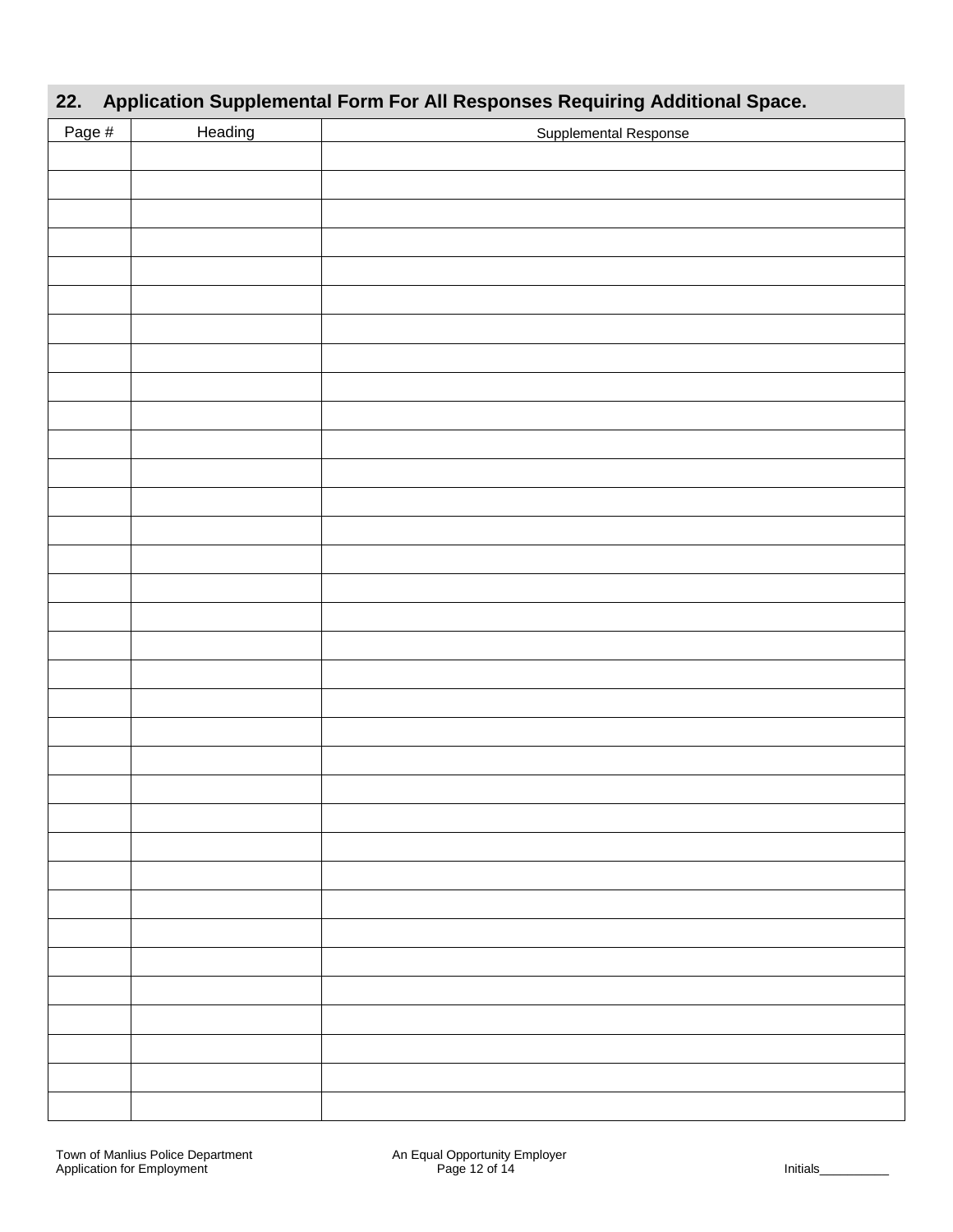# **22. Application Supplemental Form For All Responses Requiring Additional Space.**

| Page # | Heading | Supplemental Response |
|--------|---------|-----------------------|
|        |         |                       |
|        |         |                       |
|        |         |                       |
|        |         |                       |
|        |         |                       |
|        |         |                       |
|        |         |                       |
|        |         |                       |
|        |         |                       |
|        |         |                       |
|        |         |                       |
|        |         |                       |
|        |         |                       |
|        |         |                       |
|        |         |                       |
|        |         |                       |
|        |         |                       |
|        |         |                       |
|        |         |                       |
|        |         |                       |
|        |         |                       |
|        |         |                       |
|        |         |                       |
|        |         |                       |
|        |         |                       |
|        |         |                       |
|        |         |                       |
|        |         |                       |
|        |         |                       |
|        |         |                       |
|        |         |                       |
|        |         |                       |
|        |         |                       |